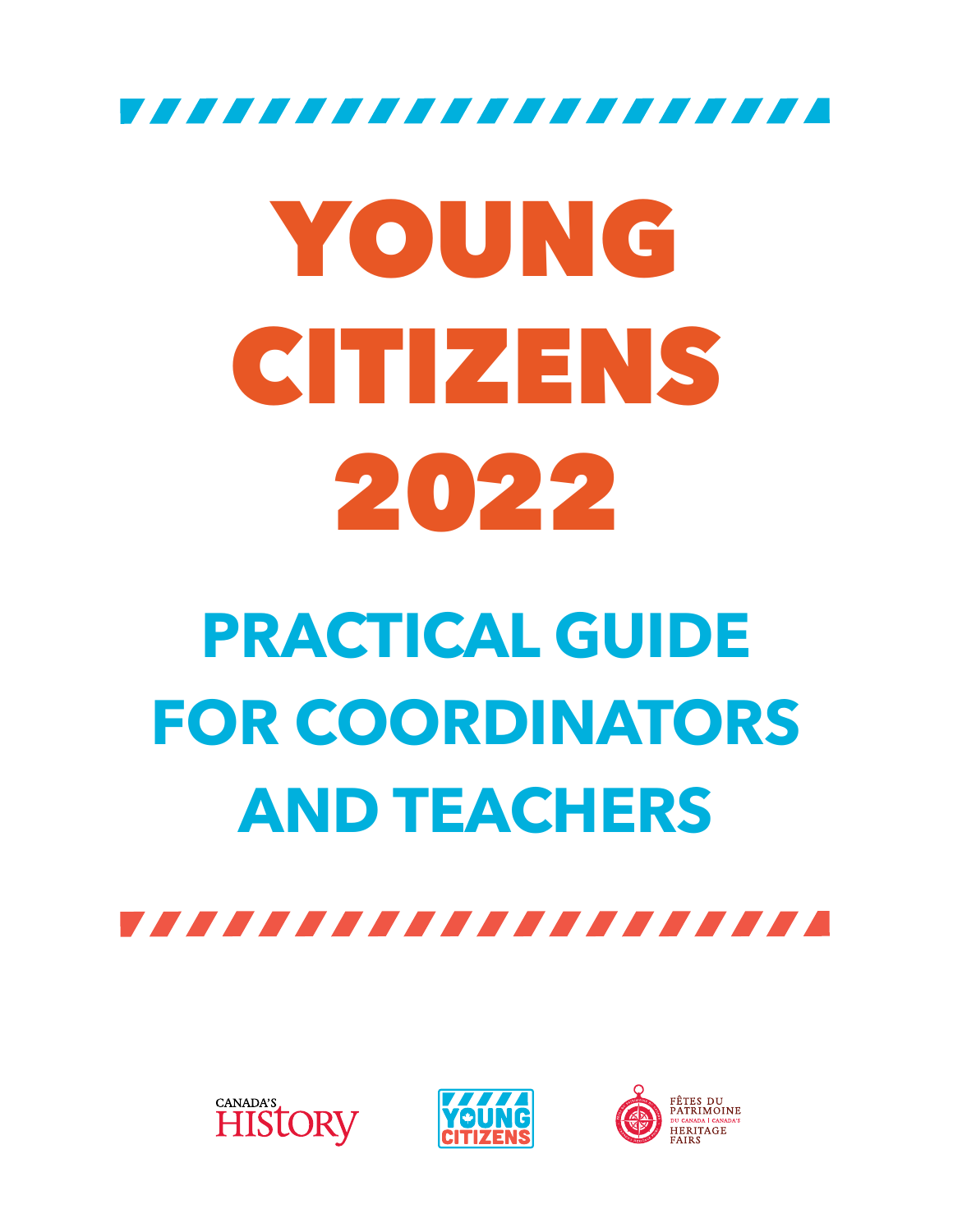## **YOUNG CITIZENS PROGRAM OVERVIEW**

The Young Citizens program, designed for students aged 10 to 18, focuses on historical research, leadership and citizenship. It can be a complementary component to the Heritage Fairs program, an annual event where students publicly present the results of their research on heroes, legends and key events in Canadian history.

Participants in the Young Citizens program create a short video about their Heritage Fair topic — or other Canadian history research project — much like an evening news report or short documentary film. The videos are posted online at [CanadasHistory.ca/YoungCitizens](http://www.CanadasHistory.ca/YoungCitizens )  [\(HistoireCanada.ca/JeunesCitoyens\)](https://www.HistoireCanada.ca/JeunesCitoyens). Following an online vote and judging process, four students are selected as the winners.

Since the creation of the program in 2012, over 1,100 student videos have been posted online. The videos have been viewed over 400,000 times and more than 300,000 Canadians have logged a vote for their favourite video.

### **EN ROUTE TO THE** *2022* **EDITION**

The Young Citizens program is back for the 2021-2022 school year. Since 2019, Canada's History no longer limits the number of video submissions for each region. All Canadian students who have completed a relevant research project is invited to participate in Young Citizens. Canada's History will accept videos until June 6, 2022.

For teachers participating in the Heritage Fairs program, you could encourage your students to create a video instead of the traditional backboard, which would also qualify for Young Citizens. We hope this will allow students to further integrate digital technology and information into their Heritage Fair projects.

At a time when we are still living through the COVID-19 pandemic, Canada's History reminds participants of the importance of following local public health rules and guidelines when filming their videos. Given that students may have limited access to museums, subject matter experts, and filming locations, the evaluation criteria will be adjusted to focus more on the content and research, and less on the production of the film.

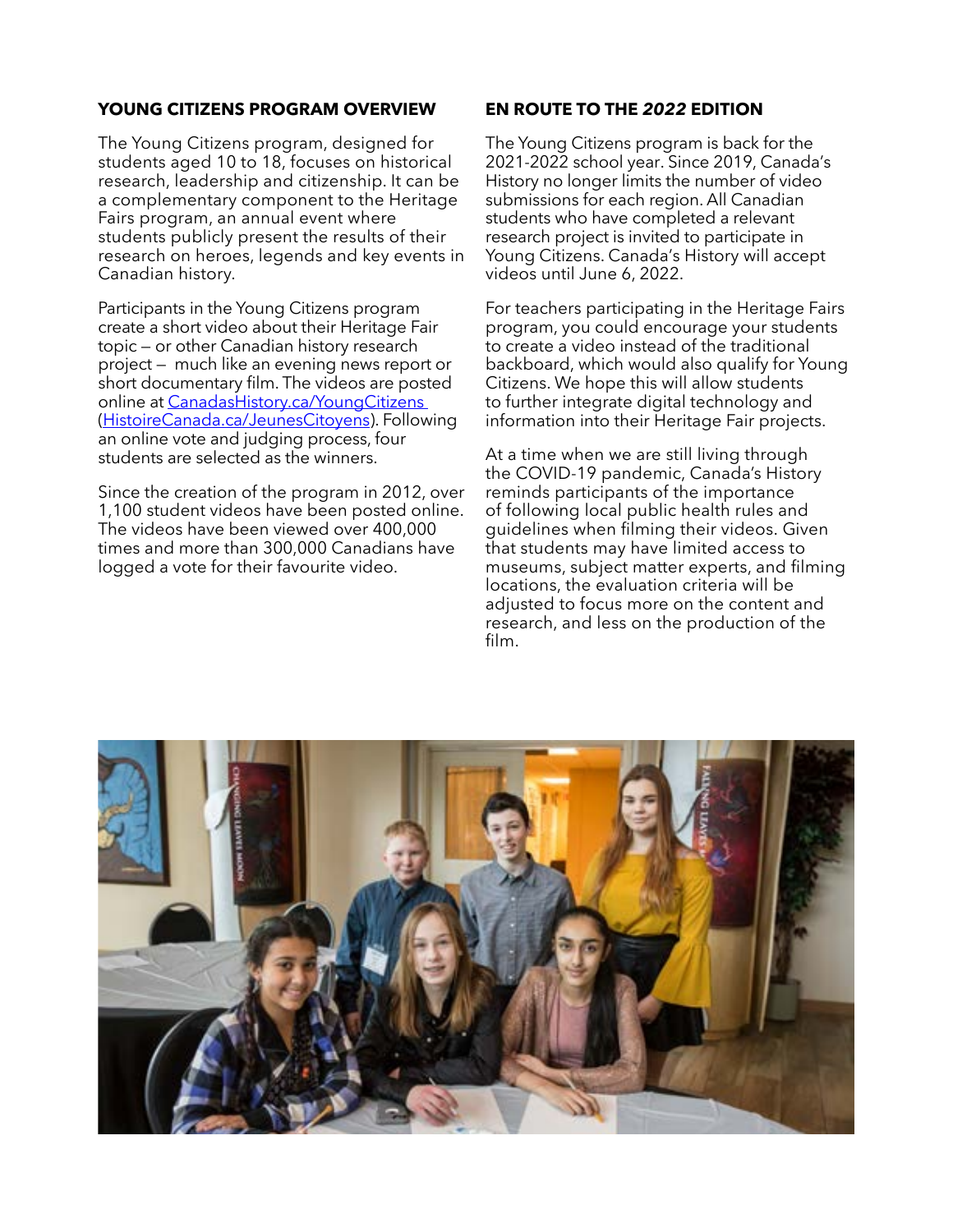## **ELIGIBILITY**

To participate in the Young Citizens program, students must:

- be between the ages of 10 and 18, as of July 2022.
- present a project about a topic in Canadian history at a heritage fair or for any other research project.
- conduct in-depth research on their subject by integrating primary and secondary resources.
- create a 4 minute video with quality worthy of a national broadcast online.
- have the qualities of a good ambassador for their town, city or region.
- be enthusiastic and passionate about their research and want to share their stories with fellow Canadians.
- be able to express themselves well in their chosen language. Students are strongly encouraged to present the project in one or both of Canada's official languages. Videos in other languages will be accepted if subtitled in English or French.
- submit a unique and polished video.
- have parental permission before submitting the video for consideration.

**Please note: Team or group projects are not eligible to participate in the Young Citizens program. The video must have been made by one student and present a single vision.**

**Canada's History encourages regional committees to consider, at the time of selection, candidates from minority groups such as Francophones (outside Quebec), Anglophones (in Quebec), First Nations, Métis, Inuit and those with roots from other cultures.**

#### **STUDENT REGISTRATION**

Each participating student must receive the Student Guide prepared by Canada's History. It contains the following:

- Welcome Letter with link to online Registration Form ([CanadasHistory.ca/](https://www.CanadasHistory.ca/RegisterYC) [RegisterYC](https://www.CanadasHistory.ca/RegisterYC))
- Participant Guidelines
- Student Permission and Media Release Form

Heritage Fair coordinators are asked to ensure that:

- 1. The student participants complete their online registration in a timely manner and attach a quality headshot
- 2. The following documents are sent to Canada's History:
	- Student Permission and Media Release Form
	- Interview Release Form (only required for additional people who may appear in the video)

Forms can be scanned and sent via email to YoungCitizens@CanadasHistory.ca or if necessary faxed to 204-988-9309.

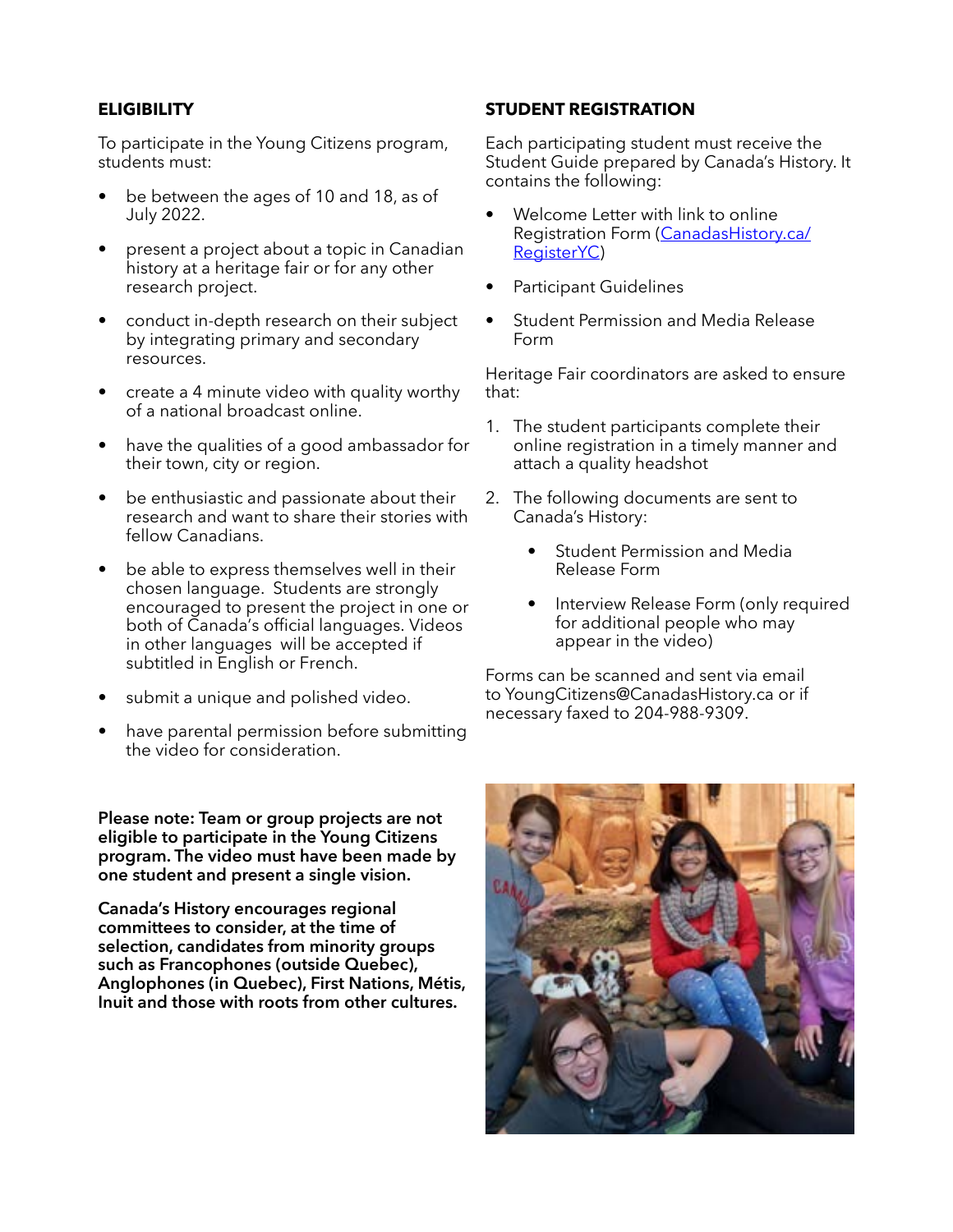#### **VOTE**

All students participating in the program must submit their registration forms and video by June 6, 2022. A public vote will be held from June 10 to July 1, 2022. Parents and friends are invited to watch the videos and to vote for their favourites. They will also be able to comment online on the work of the Young Citizens.

Students will be invited to share their videos on social media. Each profile page of a participant includes buttons that link to different social media platforms, allowing participants to post links to their video on Facebook, Twitter, and other sites.

To vote, people can click on the "vote" button on the profile page of a Young Citizen. They will need to provide a valid email address to vote. Only one vote per email address will be allowed for the duration of the vote. The number of votes received by each student will not be posted on the website and will not be communicated. The result of the vote will count in the final selection of the laureates.

#### **Vote will begin on June 10, 2022.**

#### **JUDGING**

 A panel of judges will review the videos based on the following criteria:

- 1. Communication Student presents their topic clearly and confidently
- 2. Research / Historical Thinking Student presents thorough research on their topic and demonstrates the use of historical and critical thinking skills
- 3. Production Video is well-produced and edited
- 4. Creativity The video has creative elements that make it engaging for the audience
- 5. Timing The video length is between 3-4 minutes
- 6. Vote The results of the popular vote will make up part of the student's score

#### **PRIZING**

Judges will select four winners, who will receive a one-year magazine subscription.

Canada's History will contact the winners during the fall of 2022 and they will have 5 days to accept or reject the prize. If a winner declines their prize, there will be no compensation or other prize awarded.